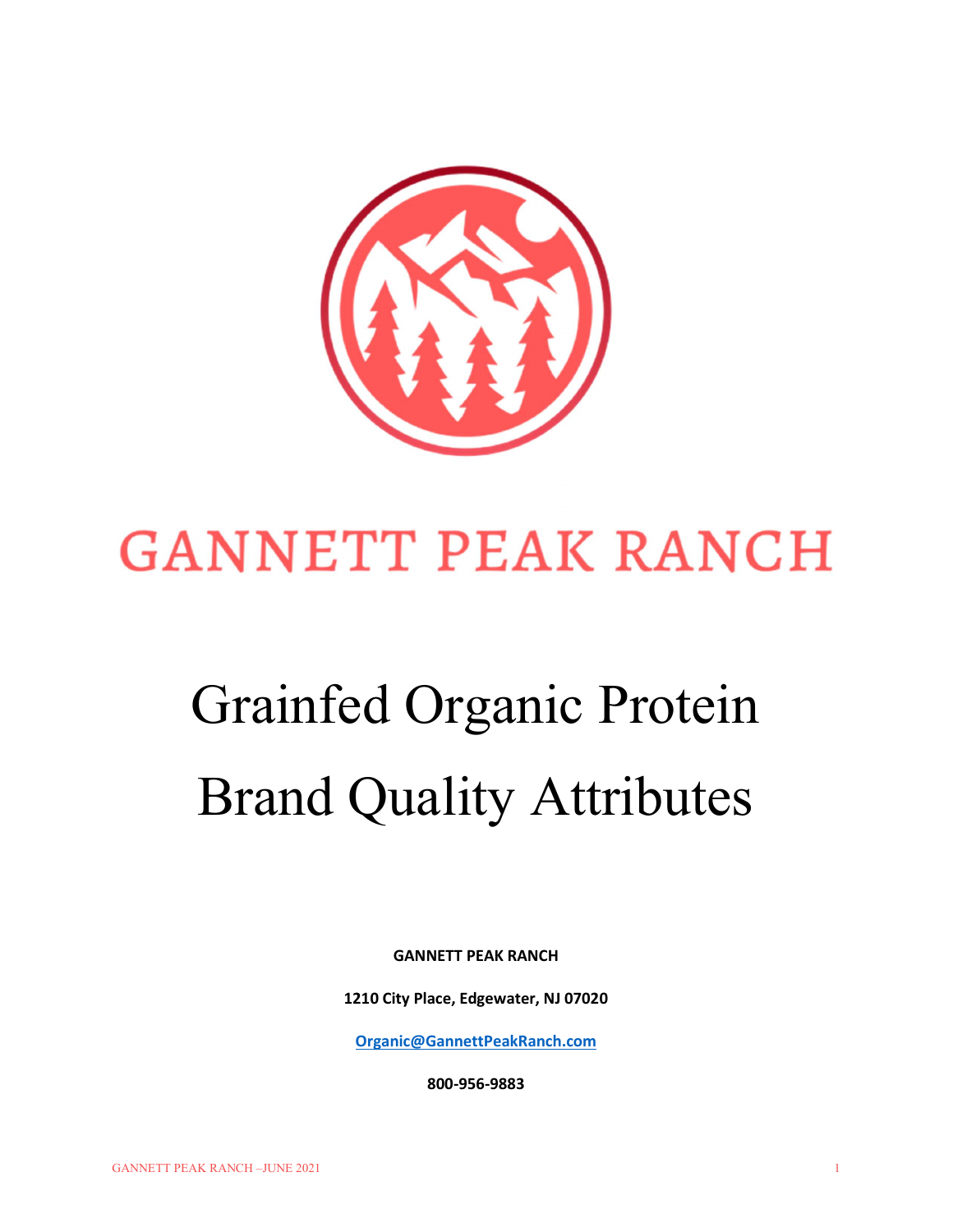#### Our Organic Meat Quality

- USDA Organic certified beef and pork.
- Grainfed taste.
- Fully traceable from birth to individual retail package by late 2024.
- Familiar grainfed taste without excessive fat.
- Vacuum packed for maximum quality, 28 day fresh shelf life.
- Can be frozen without fear of freezer burn for 12-18 months.

#### Our Retail Packaging

- Clear trays used to give consumer a complete view of the cut they are buying top, bottom, sides.
- Safe for freezer use with no additional steps required.
- Completely recyclable consumer packaging, including film and clear container.
- Containers typically made from recycled material.
- **•** Secure, reusable outer packaging replaces cardboard boxes.

#### Our Harvesting and Processing Practices

- Humane handling at all times.
- Certified organic facilities.
- Smaller harvest and processing plants for artisan handling.

#### Our Case Ready Plants

- Will provide 100% farm to fork traceability for every individual retail package to a specific carcass by late 2024. Ground beef is tracked by production lot instead of individual carcass due to mixing and packaging requirements.
- Will show the specific history of that package including all animal handling and feeding. information, introduces processing team, provides cooking and serving recommendations to consumer on their phone, tablet, and PC.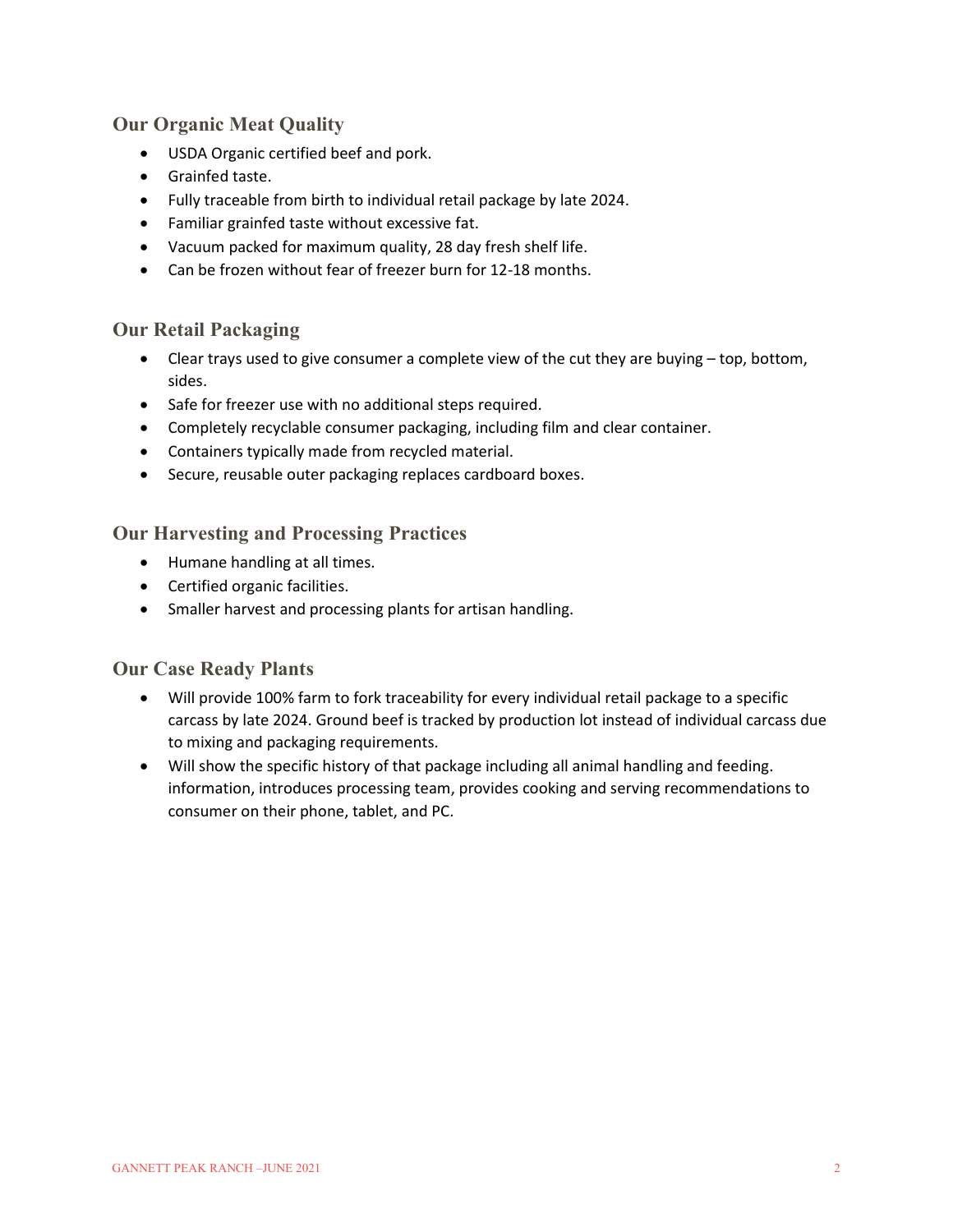#### Our Organic Livestock

- As soon as feasible (2022), 80% enteric methane emission reduction with 0.5 to 3.5 ounces of seaweed each day, so our finished cattle and other ruminants emit 80% less methane during their lifetime, not the usual 400 or so pounds.
- Pasture based finishing, animals graze every day, and are never confined.
- Grain feeding period limited to 120 days.
- Feed is custom blended, feed quantities are carefully controlled to avoid waste, animals are never force fed.
- Mob grazing for productivity and optimum long-term pasture health, leading to maximum carbon sequestration.
- Manure distributed in pasture, not concentrated locations.
- No antibiotics.
- No animal based feed additives.
- No hormones.
- No growth promotants.
- Strong biosecurity measures for animal health.
- Sick animals treated and removed.
- All animals are handled safely and gently at all times.

#### Our Farming and Ranching Practices

- Carbon sequestration by growing grass and root systems, natural supercharge of pasture fertility through mob grazing.
- Electric vehicles, farm equipment, and pumps used where possible.
- Humane handling practices are used at all times.
- Renewable power.
- Reusable containers.
- Sustainable water use.
- Regenerative agriculture practices.

#### Our Team Members

- Team members wages, full benefits, good working conditions are well above industry standards.
- $\bullet$  \$17 per hour minimum wage.
- Advancement opportunities with company growth bring training and higher pay.
- Education benefits and reimbursement.
- Paid team member medical and life insurance benefits.
- Medical and life insurance benefits available at reduced cost for family members.
- Flexible schedules and paid time off, family leave policy.
- Affordable quality family housing for workers in remote locations available through the company.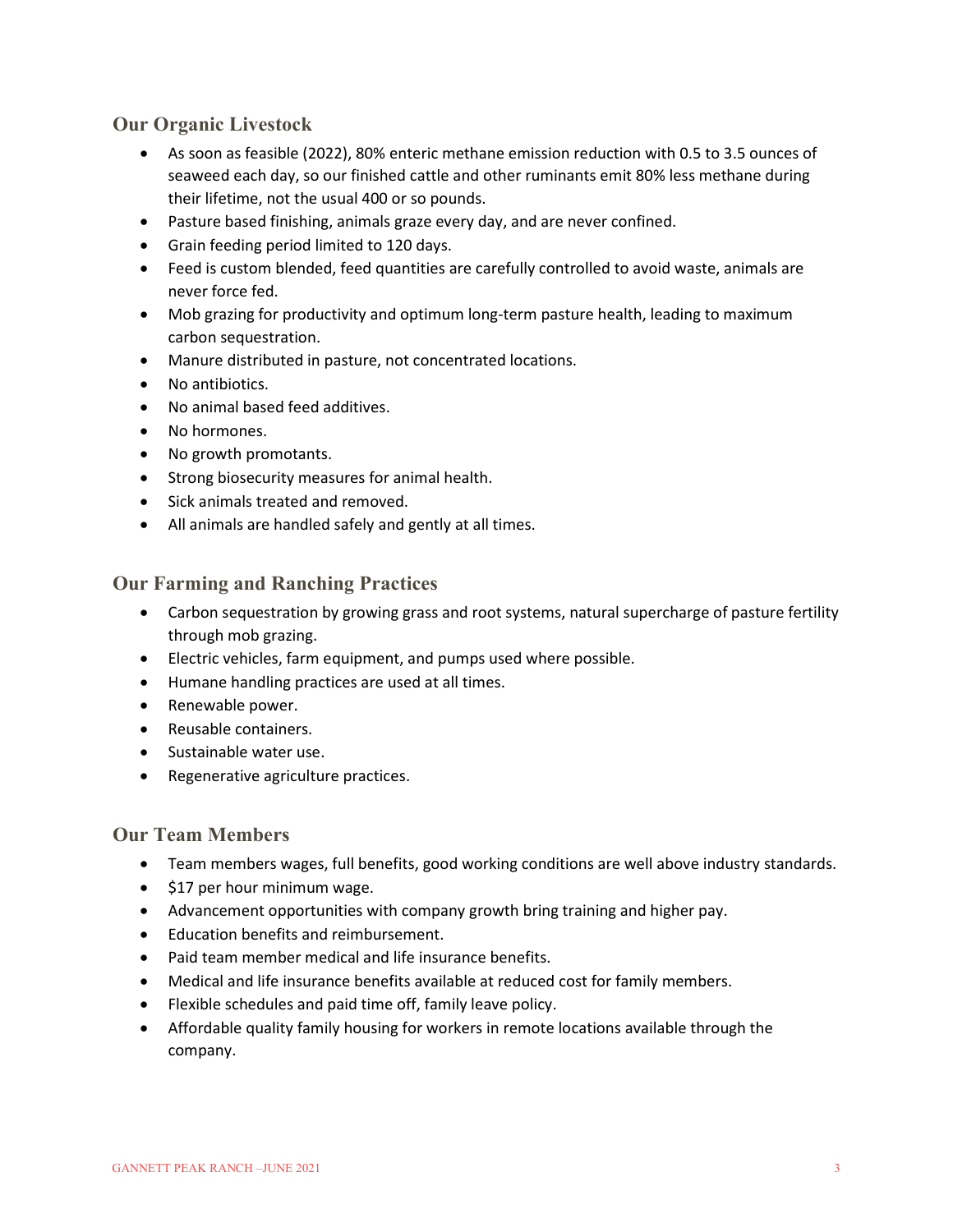#### Our Suppliers

- Organic hay and grains sourcing is certified organic.
- Livestock sourcing is certified organic, and humane handling is required for all suppliers.
- Regional supplier base used where possible.
- Additional regional suppliers being developed to reduce logistics carbon footprint.

#### Our Logistics Practices

- Move animals the shortest possible distance as few times as possible.
- Use electric over the road vehicles when this becomes possible.
- Use rail for feed transport where feasible to reduce carbon footprint.

#### Our Company

- Will be certified as a B Corporation in 2022.
- Humane handling certified.
- Regenerative ag certified.
- Majority owned by our team members, not investors.
- Uses 100% renewable energy.
- Aims to waste nothing.

Our Management and Supervisory Practices

- Diversity emphasis in all employment.
- Equal opportunity for all regardless of current skill level, race, religion, or heritage.
- Safe and positive work environment for all people.
- Safe space for LGBTQ+.
- Anti-racist policies, practices, and training.
- Problem solving, practical approach to issues every day.
- Respect for differing viewpoints.
- Welcoming environment.
- High performance and compassion side-by-side in our everyday practices.
- Support for team members in difficult situations and circumstances.
- No tolerance for abuse of any kind at any time, immediate corrective action.
- Patience, understanding, and respect for others, regardless of title, position, or life circumstance.
- Delegate responsibility to individuals and teams to help them grow and develop new skills, abilities, and judgement.
- Don't assume, know.
- We coach our team, we don't boss.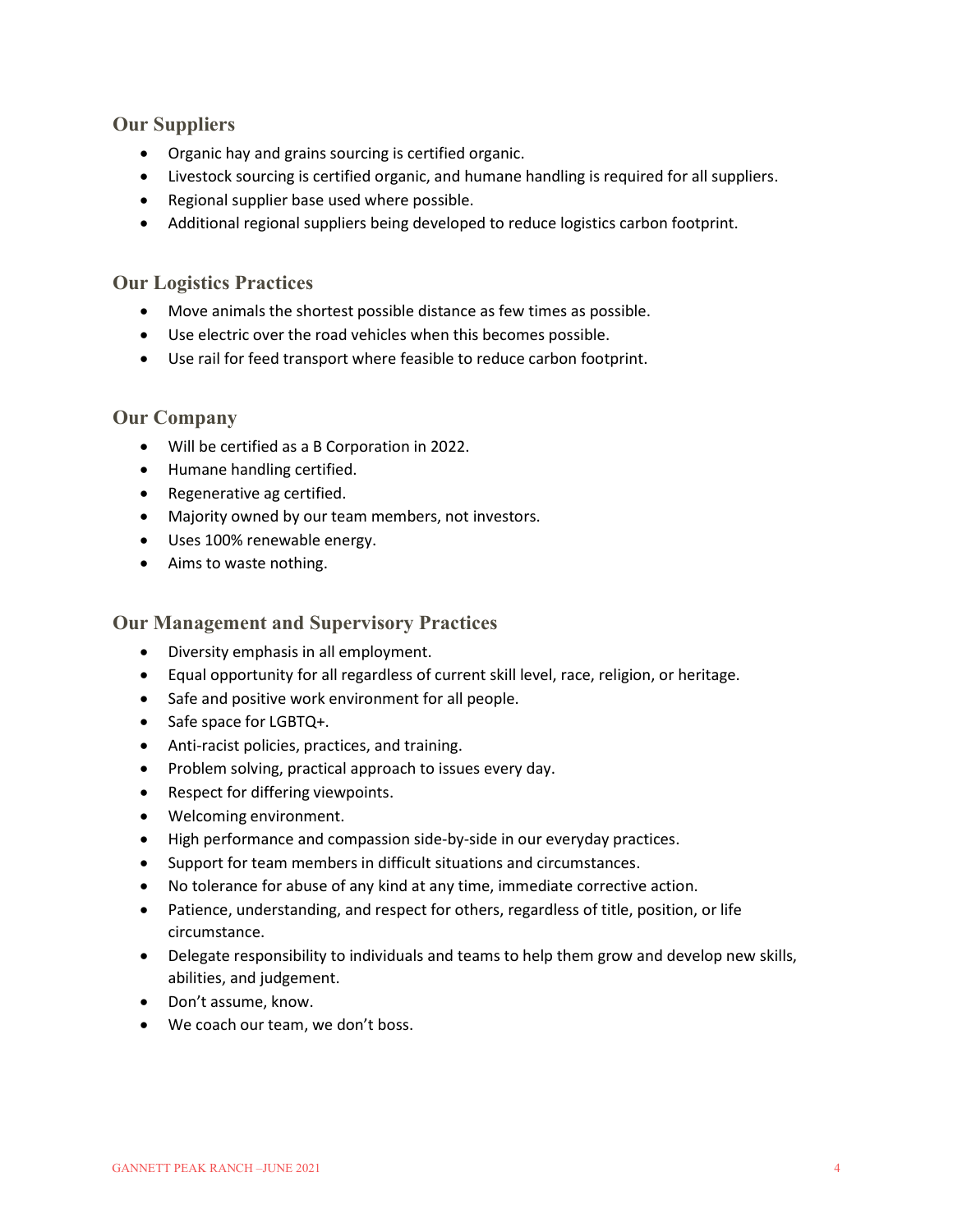### Ours as A Team

- Ours means we own it good, bad, or indifferent.
- When we own it, we want to make it better than before.
- Good judgement and ever better outcomes result from learning and improving. Bad judgement and poor outcomes result from endless repetition, ignoring outcomes, and from lack of understanding, assumptions without evidence, rigidity, and inflexibility. Learn, grow, and make it better. Every day.